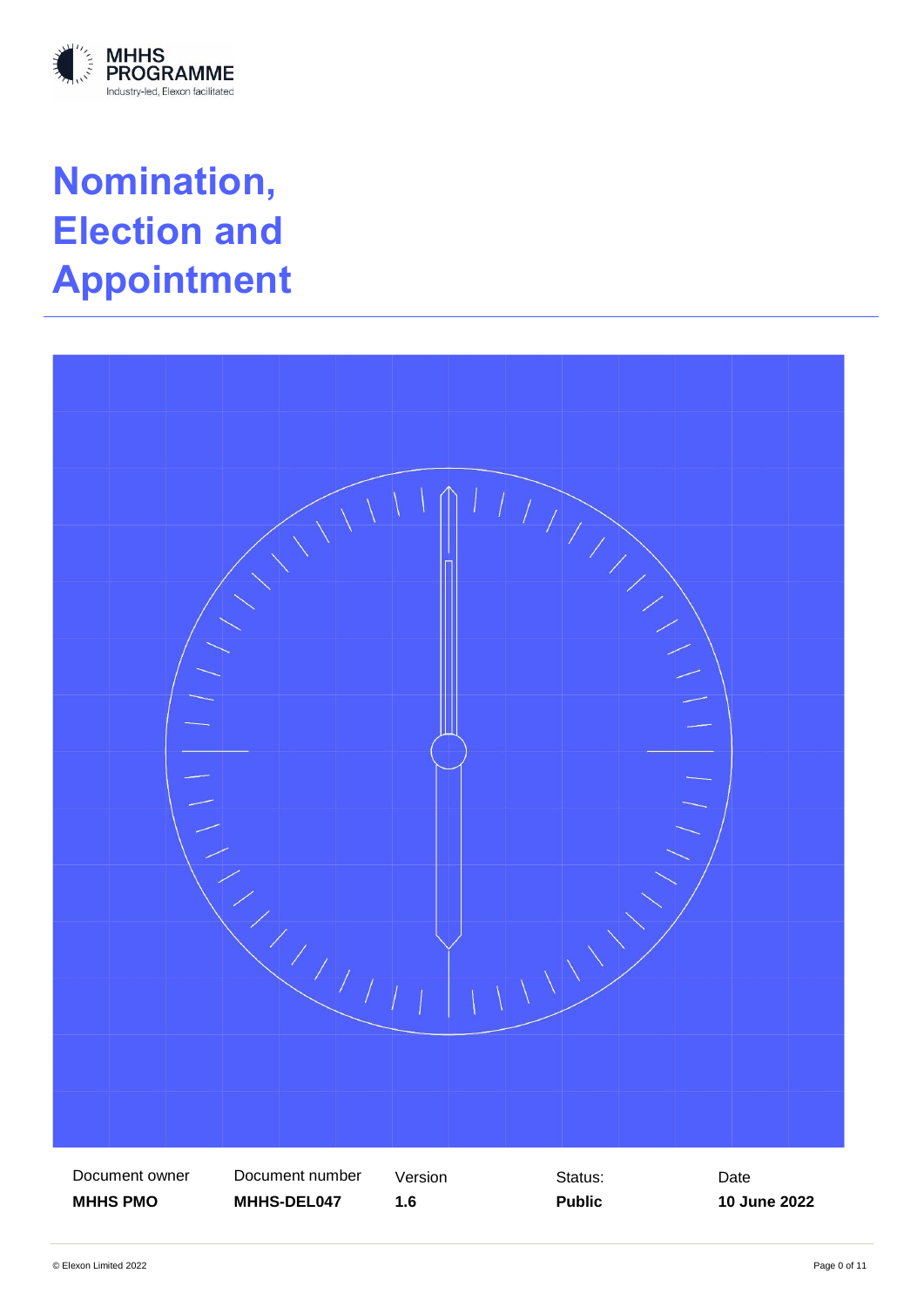# <span id="page-1-0"></span>**Contents**

| <b>Contents</b>                                                     | 1              |
|---------------------------------------------------------------------|----------------|
| <b>Change Record</b>                                                | 1              |
| <b>Nomination, Election and Appointment Process</b>                 | $\mathbf{2}$   |
| 1.1 Introduction                                                    | $\overline{2}$ |
| 1.2 Background                                                      | $\overline{2}$ |
| 1.3 Nominations Process                                             | $\overline{2}$ |
| 1.4 Nomination Process Diagram                                      | 3              |
| 1.5 Election Process                                                | 3              |
| 1.6 Election Process Diagram                                        | 3              |
| 1.7 Role of the constituency representative                         | 4              |
| 1.8 Application Form Guidance                                       | 4              |
| Appendix 1 - Constituency Representative Nomination Form            | 5              |
| Appendix 2 - Constituency Criteria Guidance                         | 6              |
| Appendix 3 – PSG Membership                                         | $\overline{7}$ |
| Appendix 4 – Implementation Advisory Group (IAG) Membership         | 8              |
| Appendix 5 – Design Advisory Group (DAG) Membership                 | 9              |
| Appendix 6 – Cross Code Advisory Group (CCAG) Membership            | 10             |
| Appendix 7 – Testing and Migration Advisory Group (TMAG) Membership | 11             |

# <span id="page-1-1"></span>**Change Record**

| Date       | Author                  | Version | <b>Change Detail</b>                    |
|------------|-------------------------|---------|-----------------------------------------|
| 10/08/2021 | Andrew Margan           | 0.1     | Internal Draft                          |
| 25/08/2021 | Andrew Margan           | 1.0     | <b>Final Draft</b>                      |
| 15/09/2021 | Andrew Margan           | 1.1     | Supplier nomination criteria update     |
| 03/02/2022 | Andrew Margan           | 1.2     | Supplier list and TAG reference update  |
| 16/02/2022 | <b>Martin Cranfield</b> | 1.3     | TAG nominees updated                    |
| 21/03/2022 | <b>Martin Cranfield</b> | 1.4     | TAG updated to TMAG                     |
| 08/06/2022 | <b>Martin Cranfield</b> | 1.5     | PMO email address added                 |
| 10/06/2022 | <b>Martin Cranfield</b> | 1.6     | Updated with CR008 (RECCo               |
|            |                         |         | representation at Level 2 and 3 groups) |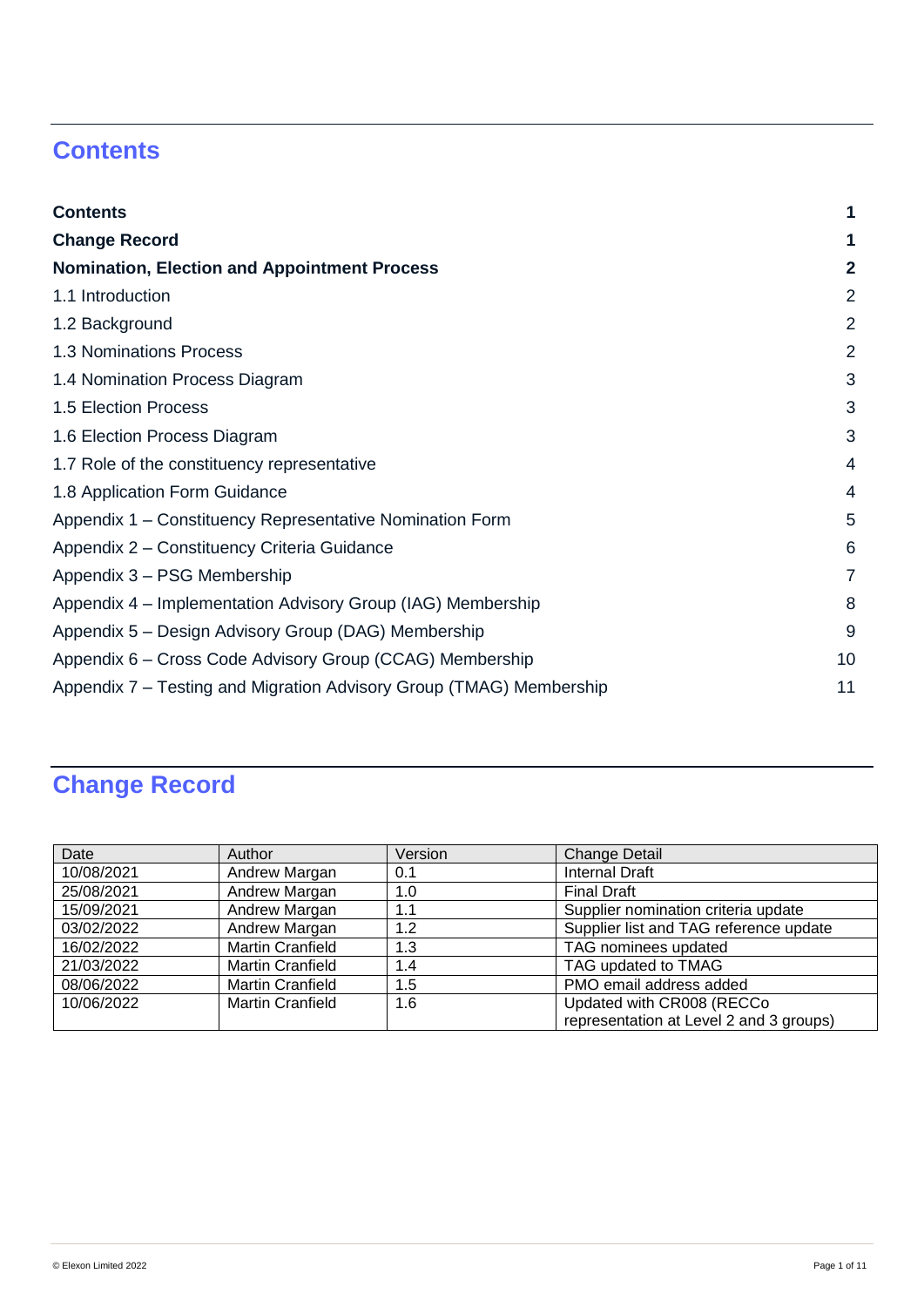## <span id="page-2-0"></span>**Nomination, Election and Appointment Process**

#### <span id="page-2-1"></span>**1.1 Introduction**

This paper sets out the MHHS Programme nomination, election and appointment process, which should be read in conjunction with the Market-wide Half Hourly Settlement (MHHS) Programme Governance Framework document<sup>1</sup>. The MHHS Governance Framework sets out the proposed Programme governance groups (decision and working groups) and constituency representatives per decision group. Decision groups should have a constituency representative, who engage their constituency members and who are empowered to represent and make decisions on behalf of their constituency.

The Programme requests that each constituency group nominates a constituency representative. If there are multiple nominations for a constituency representative role, the MHHS Programme can support elections.

#### <span id="page-2-2"></span>**1.2 Background**

The MHHS Programme is an industry led model. The Programme governance objectives are to ensure decisionmaking between the SRO, MHHS Implementation Manager (MHHS IM) and Programme Participants is appropriately balanced and all parties will have access to the correct and relevant Programme information and they all have an opportunity to participate and influence the Programme decision-making, without unnecessarily delaying the Programme.

To enable effective decision-making, decisions should be made within well-defined thresholds, at the most appropriate decision group, through consensus, rather than escalating all decisions to the Programme Steering Group (PSG). Decisions that cannot be resolved at the lower level, can be escalated to the decision making group above. If consensus cannot be reached at the decision group, the SRO will make the Programme decision based on the various views of the PSG and taking into account any advice from the IPA. The IPA will have a role in providing assurance that the Programme's or SRO's decision making is in line with the agreed process.

To support a transparent and open decision making process, all Programme decision making groups should have relevant constituency representation. Constituency representatives, must be able to engage and consult their constituency members and be empowered to make decisions on behalf of their constituency.

#### <span id="page-2-3"></span>**1.3 Nominations Process**

This section sets out the Programme nominations steps.

#### **MHHS Nomination Steps**

- 1. MHHS Programme requests nominations for nominees with the relevant skills for that role. (The Programme communication must detail how and when the nomination is to be submitted).
- 2. MHHS Programme makes publically available the Constituency Representative Nomination Form (Appendix 1)
- 3. MHHS Programme Participants with the consent of a suitably qualified person, submit the nomination form with their constituency representatives' nominations, on time and to the PMO email address (PMO@mhhsprogramme.co.uk).
- 4. The MHHS Programme will manage the submitted nominations. (If forms are incomplete or incorrect, the MHHS Programme will return them to the sender, requesting they are resubmitted correctly).
- 5. If the nomination meets the role criteria the nomination will be registered.
- 6. If there is a single nomination per constituency group the nomination will be accepted, confirmed and publically communicated (Process 1A).
- 7. If there are multiple nominations per a constituency group, the nominated constituency representatives will be notified and an election process will be triggered (Process 1B).

l

<sup>1</sup> https://www.mhhsprogramme.co.uk/files/MHHS-Programme-Governance-Framework-V1.0.pdf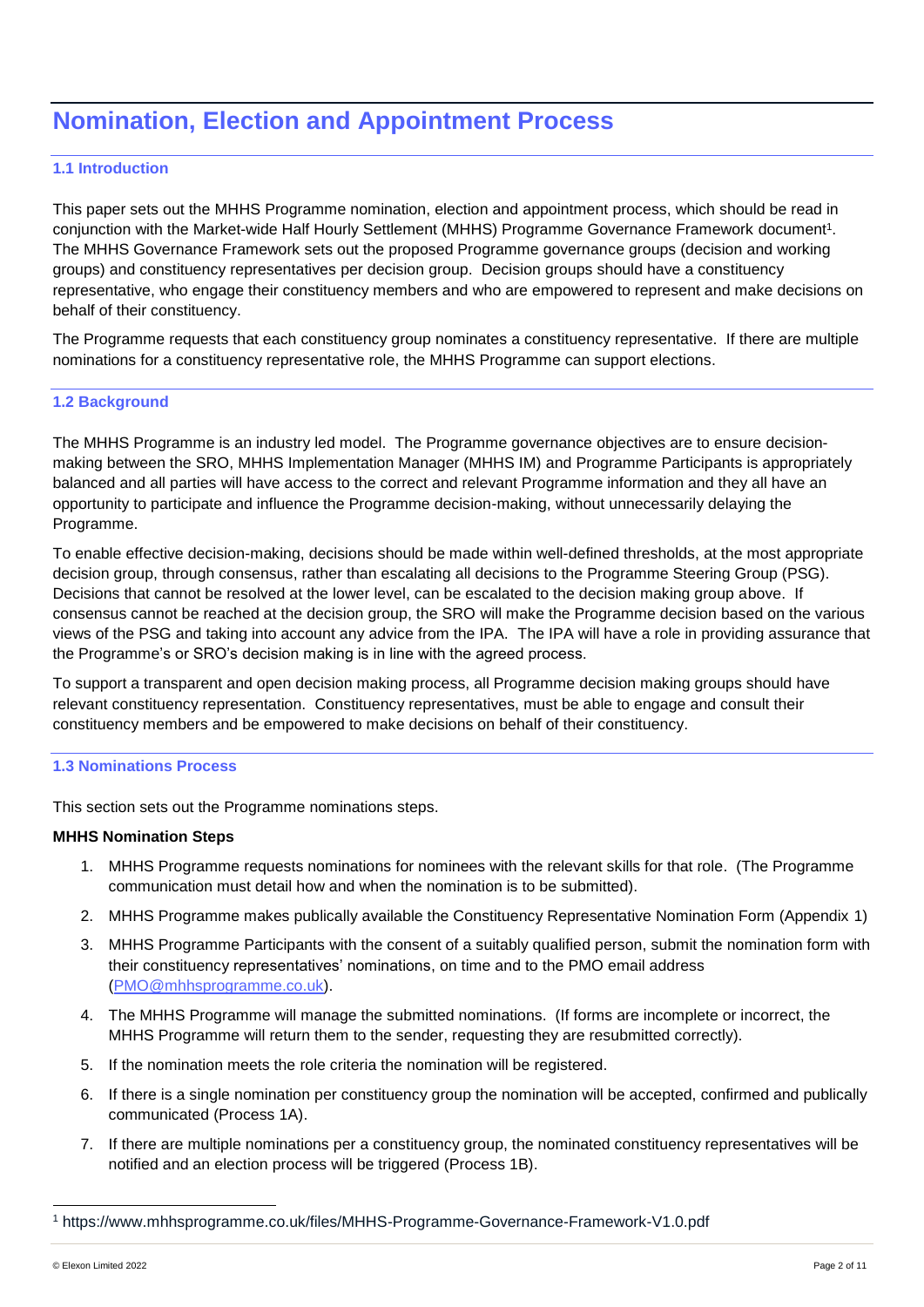#### <span id="page-3-0"></span>**1.4 Nomination Process Diagram**



#### <span id="page-3-1"></span>**1.5 Election Process**

This section sets out the Programme election steps. This process is triggered when there is more than one nomination per constituency.

#### **MHHS Election Steps**

1. The impacted nominated candidates will be informed there are multiple nominations, which meet the role criteria and an election process will commence.

(The candidates will have the opportunity to resolve the situation amongst themselves through withdrawing nominations until a single nomination if they wish).

- 2. The MHHS Programme communicates that nomination voting is required from the relevant constituency group and requests votes to be submitted by a stated date.
- 3. MHHS Programme makes publically available the Constituency Representative Voting Form (TBD).
- 4. MHHS Programme constituency representatives should submit their votes on time to the correct submission address.
- 5. The MHHS Programme will manage the vote submission process and total the votes per constituency. (Voting details will not be published).
- 6. The nominee with the most votes will be confirmed and appointed as the constituency representative. If there is a tie another rounding of voting involving the tied nominees will take place.



#### <span id="page-3-2"></span>**1.6 Election Process Diagram**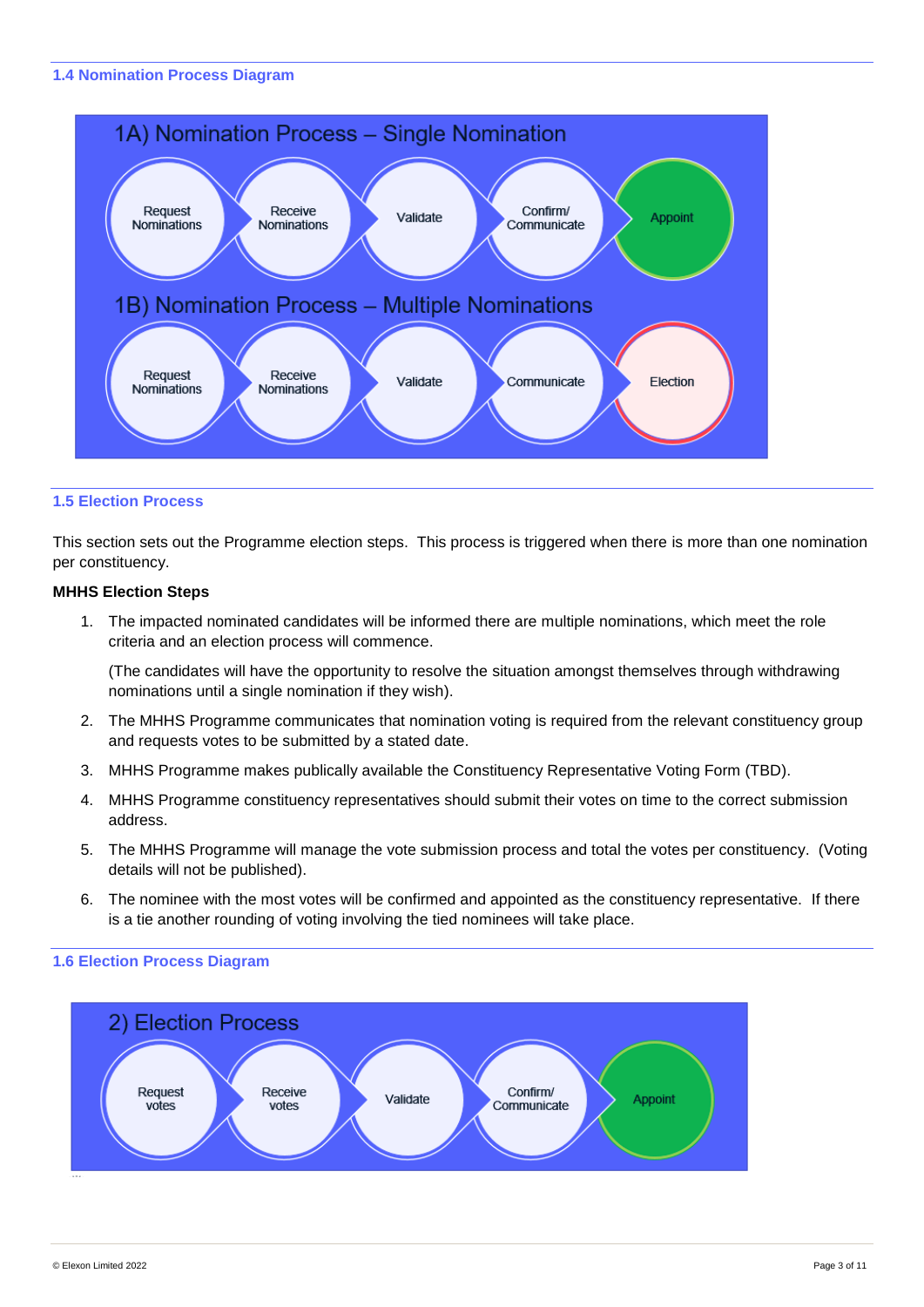#### <span id="page-4-0"></span>**1.7 Role of the constituency representative**

To enable effective and timely decision making, constituency representatives must be able to engage and consult their constituency members within short timescales (e.g. within 5 working days of a meeting or publication).

Constituency representatives must be empowered to make decisions on behalf of their constituency.

Constituency representatives will be responsible for communicating and engaging their constituency members.

Constituency representatives must attend all relevant Programme meetings, including standing and ad hoc meetings.

In exceptional circumstances, constituency representatives should have a constituency approved alternative to cover the meeting. Approval from the constituency of the alternate will be the responsibility of the constituency representative.

Whenever possible, the constituency representative must represent the view of all constituency members.

Constituency representatives must proactively support the SRO and Programme make informed decisions.

Constituency representatives should be meeting ready, before meetings start, through having read the meeting papers in advance of the meeting.

#### **Constituency representative experience/expertise**

PSG Members should be a mix of programme delivery and governance experts.

IAG Members should be programme delivery experts.

DAG Members should be a mix of business, system, data, design, security and solution technical experts.

CCAG Members should be a mix of Code Body and regulatory experts.

TMAG Members should be a mix of testing and migration experts.

#### <span id="page-4-1"></span>**1.8 Application Form Guidance**

The Application Form (Appendix 1) is available on the MHHS Website [https://mhhsprogramme.co.uk/.](https://mhhsprogramme.co.uk/)

Section 1, should be completed by Programme Participants with their details. This will allow the Programme to know who has made the nomination, their contact details and to enable the Programme to validate their constituency. Section 1. Add your details below.

Sender's details Name Company Constituency Contact Number Email

Section 2 should be completed by Programme Participants with the details of their nominated constituency representatives. This will allow the Programme to know who is nominated, their contact details, their constituency and their experience, so the Programme can validate the nomination.

Programme Participants can only nominate constituency representatives for their own constituency and can only nominate one person per role. The nominee does not need to be a person from the same company.

To reflect the different skills and experiences, Programme Participants may nominate the same or different constituency representatives for the different groups, providing they have the right skills set.

Submit the application form to the Programme PMO at PMO@mhhsprogramme.co.uk

\*Constituency criteria guidance can be found in Appendix 2.

\*\* The membership of the Level 2 and Level 3 decision groups and the respective roles can be found in Appendix 3, 4, 5 and 6.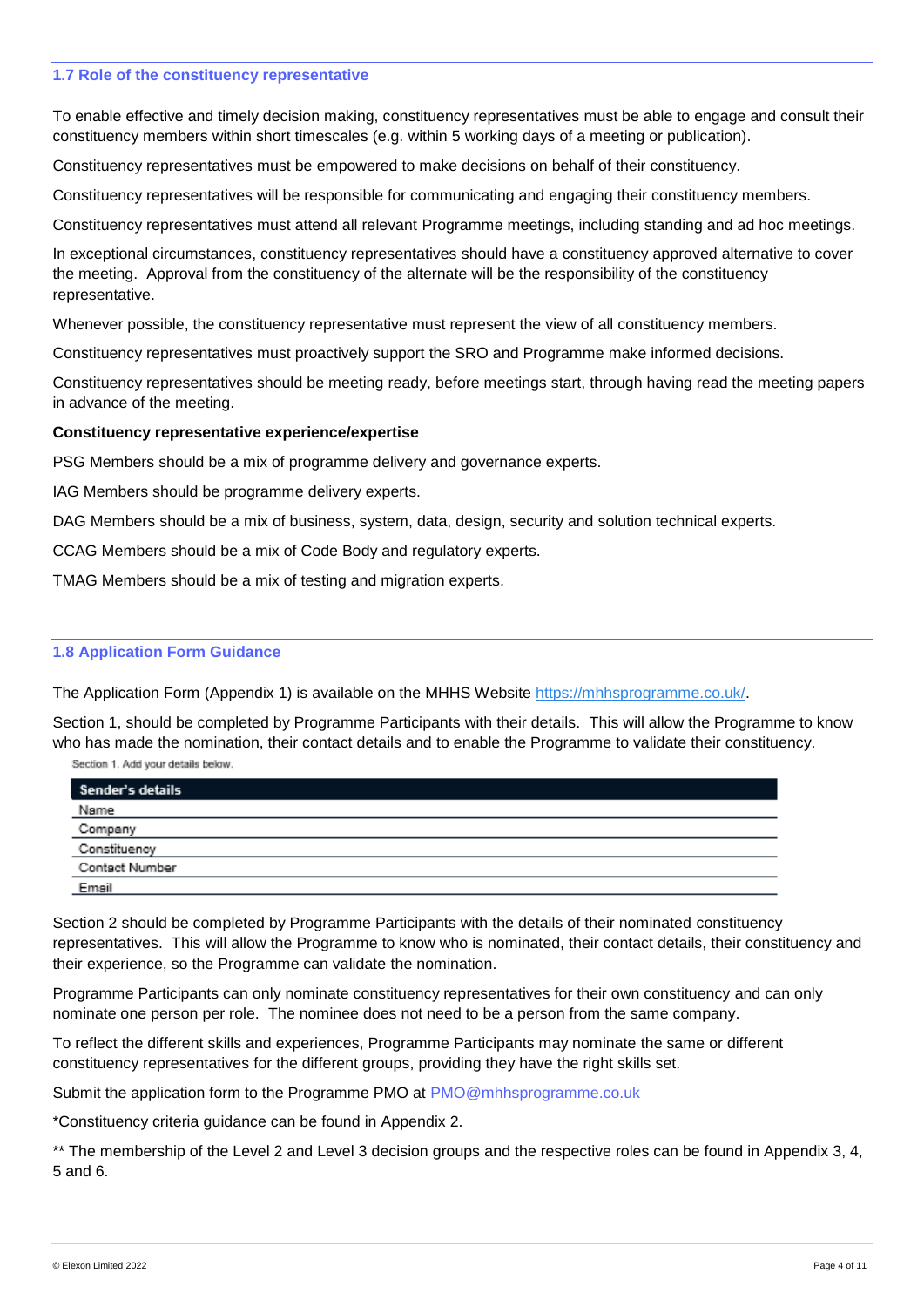### <span id="page-5-0"></span>**Constituency Representative Nomination Form**

This form is for MHHS Programme Participants to nominate their MHHS constituency representatives.

Section 1. Add your details below.

| Sender's details      |
|-----------------------|
| Name                  |
| Company               |
| Constituency          |
| <b>Contact Number</b> |
| Email                 |

Section 2. Add the constituency representative details for your nominations below.

| <b>PSG Nomination</b>    |
|--------------------------|
| Nominees' name           |
| Nominees' company        |
| Nominees' constituency   |
| Nominees' contact number |
| Nominees' Email          |
| Nominees' experience     |

| <b>IAG Nomination</b>    |  |
|--------------------------|--|
| Nominees' name           |  |
| Nominees' company        |  |
| Nominees' constituency   |  |
| Nominees' contact number |  |
| Nominees' Email          |  |
| Nominees' experience     |  |
|                          |  |

| <b>DAG Nomination</b>    |
|--------------------------|
| Nominees' name           |
| Nominees' company        |
| Nominees' constituency   |
| Nominees' contact number |
| Nominees' Email          |
| Nominees' experience     |

| <b>CCAG Nomination</b>   |
|--------------------------|
| Nominees' name           |
| Nominees' company        |
| Nominees' constituency   |
| Nominees' contact number |
| Nominees' Email          |
| Nominees' experience     |

| <b>TMAG Nomination</b>   |
|--------------------------|
| Nominees' name           |
| Nominees' company        |
| Nominees' constituency   |
| Nominees' contact number |
| Nominees' Email          |
| Nominees' experience     |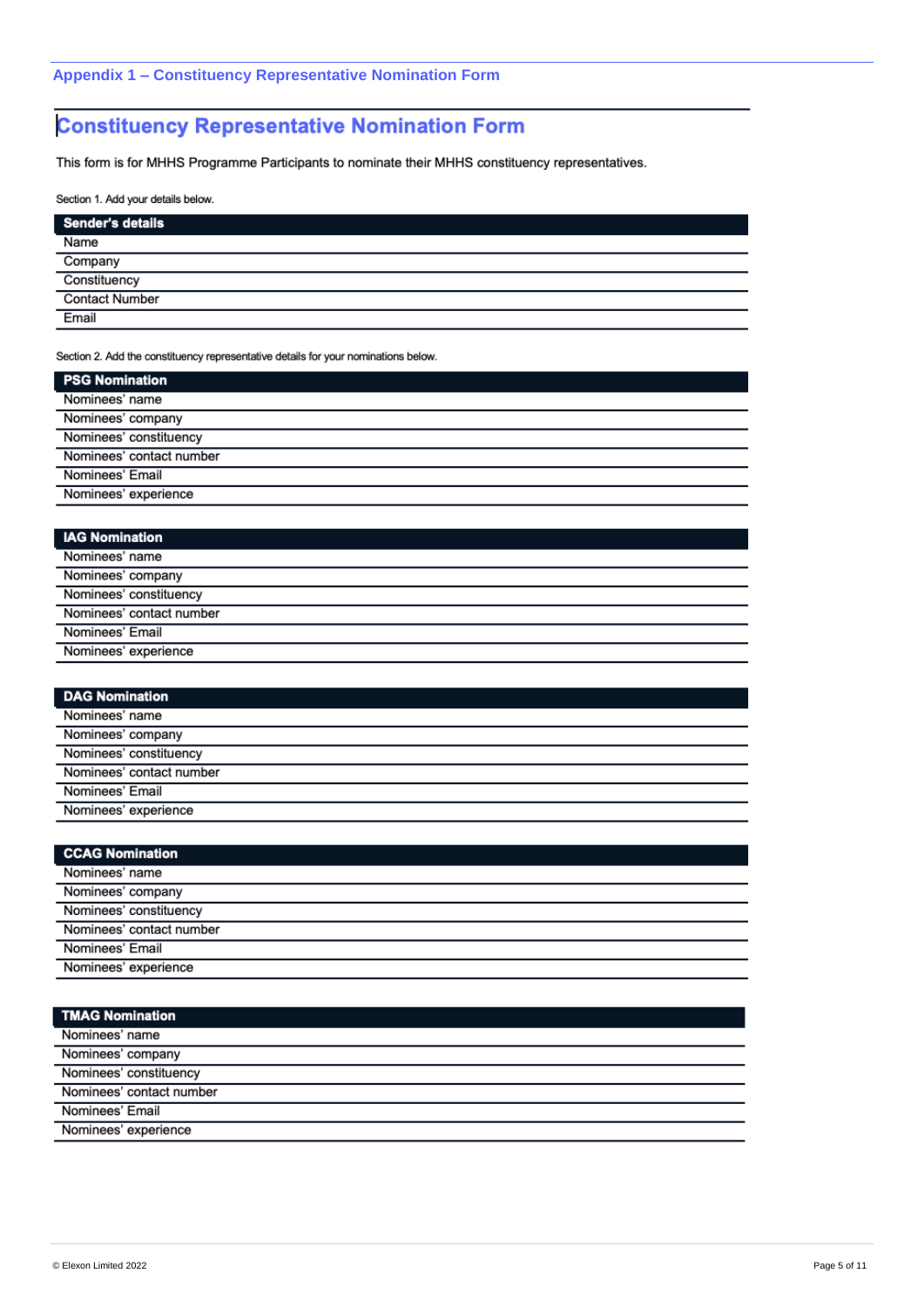#### <span id="page-6-0"></span>**Appendix 2 – Constituency Criteria Guidance**

| <b>Constituency</b>                                                  | <b>Criteria</b>                                                                                                                                                                                                                                                                                                                                                                                                                                                                                                                                                                                                                                                                                                                                                                                                                                                                                                                                                                                                                                                                                                                                         |
|----------------------------------------------------------------------|---------------------------------------------------------------------------------------------------------------------------------------------------------------------------------------------------------------------------------------------------------------------------------------------------------------------------------------------------------------------------------------------------------------------------------------------------------------------------------------------------------------------------------------------------------------------------------------------------------------------------------------------------------------------------------------------------------------------------------------------------------------------------------------------------------------------------------------------------------------------------------------------------------------------------------------------------------------------------------------------------------------------------------------------------------------------------------------------------------------------------------------------------------|
| Elexon Representative (as central<br>systems provider)               | Elexon nominated representative                                                                                                                                                                                                                                                                                                                                                                                                                                                                                                                                                                                                                                                                                                                                                                                                                                                                                                                                                                                                                                                                                                                         |
| DCC Representative (as smart meter<br>central system provider)       | DCC nominated representative                                                                                                                                                                                                                                                                                                                                                                                                                                                                                                                                                                                                                                                                                                                                                                                                                                                                                                                                                                                                                                                                                                                            |
| RECCo Representative                                                 | RECCo nominated representative                                                                                                                                                                                                                                                                                                                                                                                                                                                                                                                                                                                                                                                                                                                                                                                                                                                                                                                                                                                                                                                                                                                          |
| <b>Supplier Agent Representative</b><br>(Independent Supplier Agent) | Supplier Agent - Independent of 'in-house' supplier businesses                                                                                                                                                                                                                                                                                                                                                                                                                                                                                                                                                                                                                                                                                                                                                                                                                                                                                                                                                                                                                                                                                          |
| Supplier Agent Representative                                        | Supplier Agent                                                                                                                                                                                                                                                                                                                                                                                                                                                                                                                                                                                                                                                                                                                                                                                                                                                                                                                                                                                                                                                                                                                                          |
| <b>DNO Representative</b>                                            | DNO nominated representative                                                                                                                                                                                                                                                                                                                                                                                                                                                                                                                                                                                                                                                                                                                                                                                                                                                                                                                                                                                                                                                                                                                            |
| <b>IDNO Representative</b>                                           | IDNO nominated representative                                                                                                                                                                                                                                                                                                                                                                                                                                                                                                                                                                                                                                                                                                                                                                                                                                                                                                                                                                                                                                                                                                                           |
| National Grid ESO                                                    | National Grid ESO nominated representative                                                                                                                                                                                                                                                                                                                                                                                                                                                                                                                                                                                                                                                                                                                                                                                                                                                                                                                                                                                                                                                                                                              |
| <b>Consumer Representative</b>                                       | Represent of consumer views                                                                                                                                                                                                                                                                                                                                                                                                                                                                                                                                                                                                                                                                                                                                                                                                                                                                                                                                                                                                                                                                                                                             |
| Large Supplier Representative*                                       | British Gas, E.ON Energy, EDF, Scottish Power, SSE/Ovo Energy<br>Group                                                                                                                                                                                                                                                                                                                                                                                                                                                                                                                                                                                                                                                                                                                                                                                                                                                                                                                                                                                                                                                                                  |
| Medium Supplier Representative*                                      | Bulb Energy, Shell Energy Retail Limited, Octopus Energy Ltd, Utilita<br>Energy Ltd, Utility Warehouse, Ecotricity Limited                                                                                                                                                                                                                                                                                                                                                                                                                                                                                                                                                                                                                                                                                                                                                                                                                                                                                                                                                                                                                              |
| Small Supplier Representative*                                       | Affect Energy Ltd, Clean Energy Supply Limited, Co-Operative Energy<br>Limited, Coulomb Energy Supply Limited, D-Energi Limited, Delta Gas<br>and Power Limited, Dodo Energy Ltd, E (Gas & Electricity) Limited,<br>Eneco B.V., Energise Britain Ltd, ESB Energy Limited, Euston Energy<br>T/A Northumbria Energy, Foxglove Energy Supply Ltd, Good Energy<br>Limited, Green Energy (UK) Limited, Limejump Energy Limited, Logicor<br>Energy Limited, Pozitive Energy Ltd, Square1 Energy Limited, Squeaky<br>Clean Energy Limited, Toucan Energy Limited, Unify Energy Limited,<br>Valda Energy Limited, Whoop Energy Ltd                                                                                                                                                                                                                                                                                                                                                                                                                                                                                                                              |
| I&C Supplier Representative*                                         | Axpo UK Trading Limited, BES Commercial Electricity Limited, Brook<br>Green Supply Limited, Bryt Energy Limited, Business Power & Gas<br>Limited, Conrad Energy (Trading) Limited, Corona Energy Retail 4<br>Limited, Drax Energy Solutions (Drax Group Plc), Dyce Energy<br>Eco Green Management Limited T/A Yorkshire Gas and Power,<br>Edgware Energy Limited, ENGIE Power Limited, F & S Energy Limited<br>Farringdon Energy Supply T/A Champion Energy, Flexitricity Limited,<br>Gazprom Marketing & Trading Retail Limited T/A Gazprom Energy,<br>Hartree Partners Supply (UK), I.A.Z.F.S. Limited T/A MB Energy,<br>Marble Power Limited, Maxen Power Supply Limited, MVV<br>Environment Services Limited, Npower Business Solutions (NBS)<br>(E.ON), Opus Energy Limited (Drax Group Plc), P3P Energy Supply<br>Limited, Shell Energy Supply UK Ltd, SmartestEnergy Limited, SSE<br>Energy Supply Limited, Statkraft Markets GmbH, Switch Business Gas<br>& Power Ltd, Totalenergies Gas & Power Limited, Tru Energy Limited,<br>Unify Energy, United Gas and Power Ltd, Vattenfall Energy Trading<br>GmbH, Verastar Limited, YU Energy Limited |

\* If Programme Participants believe they are recorded against the incorrect constituency representative, please contact the MHHS Programme. [PPC@mhhsprogramme.co.uk](mailto:PPC@mhhsprogramme.co.uk)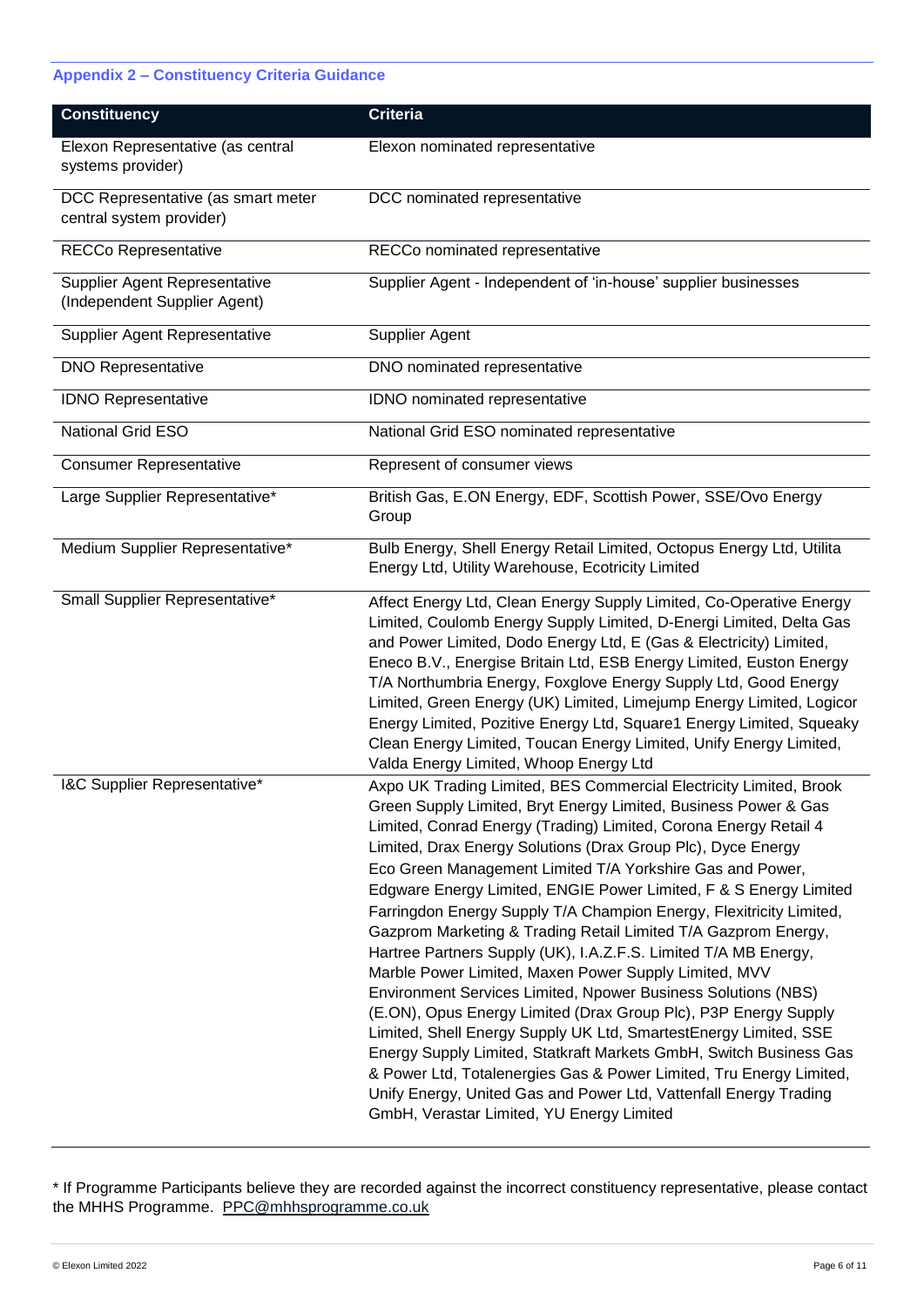#### <span id="page-7-0"></span>**Appendix 3 – PSG Membership**

PSG constituency representative roles are below. PSG Members (or nominated alternatives) will attend every meeting. PSG Members will be fully meeting prepared before the meeting starts. PSG Members should be a mix of programme delivery and governance experts.

- a) SRO Chair
- b) MHHS IM Programme Director
- c) Lead Delivery Partner (LDP) Programme Manager
- d) Lead Delivery Partner SI Manager
- e) Lead Delivery Partner PPC Manager
- f) Other SRO and Lead Delivery Partner representatives who are relevant to agenda items
- g) Independent Programme Assurance (IPA) Manager
- h) Elexon Representative (as central systems provider)
- i) DCC Representative (as smart meter central system provider)
- j) RECCo Representative
- k) Any other provider of a central system required for MHHS implementation (e.g. communications provider)
- l) Large Supplier Representative
- m) Medium Supplier Representative
- n) Small Supplier Representative
- o) I&C Supplier Representative
- p) Supplier Agent Representative (Independent Supplier Agent)
- q) Supplier Agent Representative
- r) DNO Representative
- s) iDNO Representative
- t) National Grid ESO
- u) Consumer Representative
- v) Ofgem (Observer)
- w) The PMO will attend to act as meeting secretariat.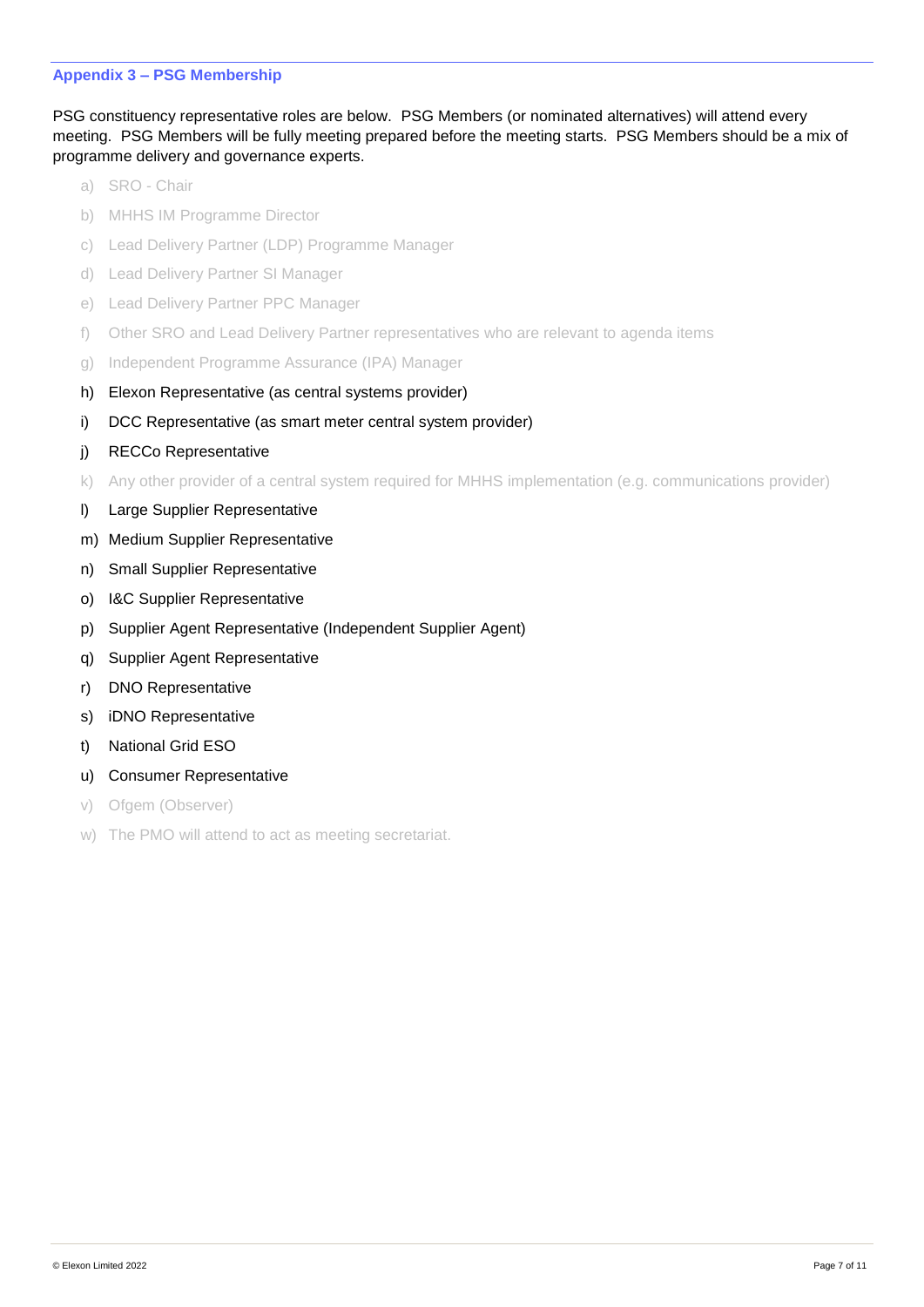#### <span id="page-8-0"></span>**Appendix 4 – Implementation Advisory Group (IAG) Membership**

The IAG constituency representative roles are below. IAG Members (or nominated alternatives) will attend every meeting. IAG Members will be fully meeting prepared before the meeting starts. IAG Members should be programme delivery experts.

- a) SRO Chair
- b) SRO Programme Director
- c) Lead Delivery Partner (LDP) Programme Manager
- d) Lead Delivery Partner SI Manager
- e) Lead Delivery Partner PPC Manager
- f) Independent Programme Assurance (IPA) Manager
- g) Elexon Representative (as central systems provider)
- h) DCC Representative (as smart meter central system provider)
- i) RECCo Representative
- j) Any other provider of a central system required for MHHS implementation (e.g. communications provider)
- k) Large Supplier Representative
- l) Medium Supplier Representative
- m) Small Supplier Representative
- n) I&C Supplier Representative
- o) Supplier Agent Representative (Independent Supplier Agent)
- p) Supplier Agent Representative
- q) DNO Representative
- r) iDNO Representative
- s) National Grid ESO
- t) Consumer Representative
- u) Ofgem (Observer, to attend as appropriate)
- v) The PMO will attend to act as meeting secretariat.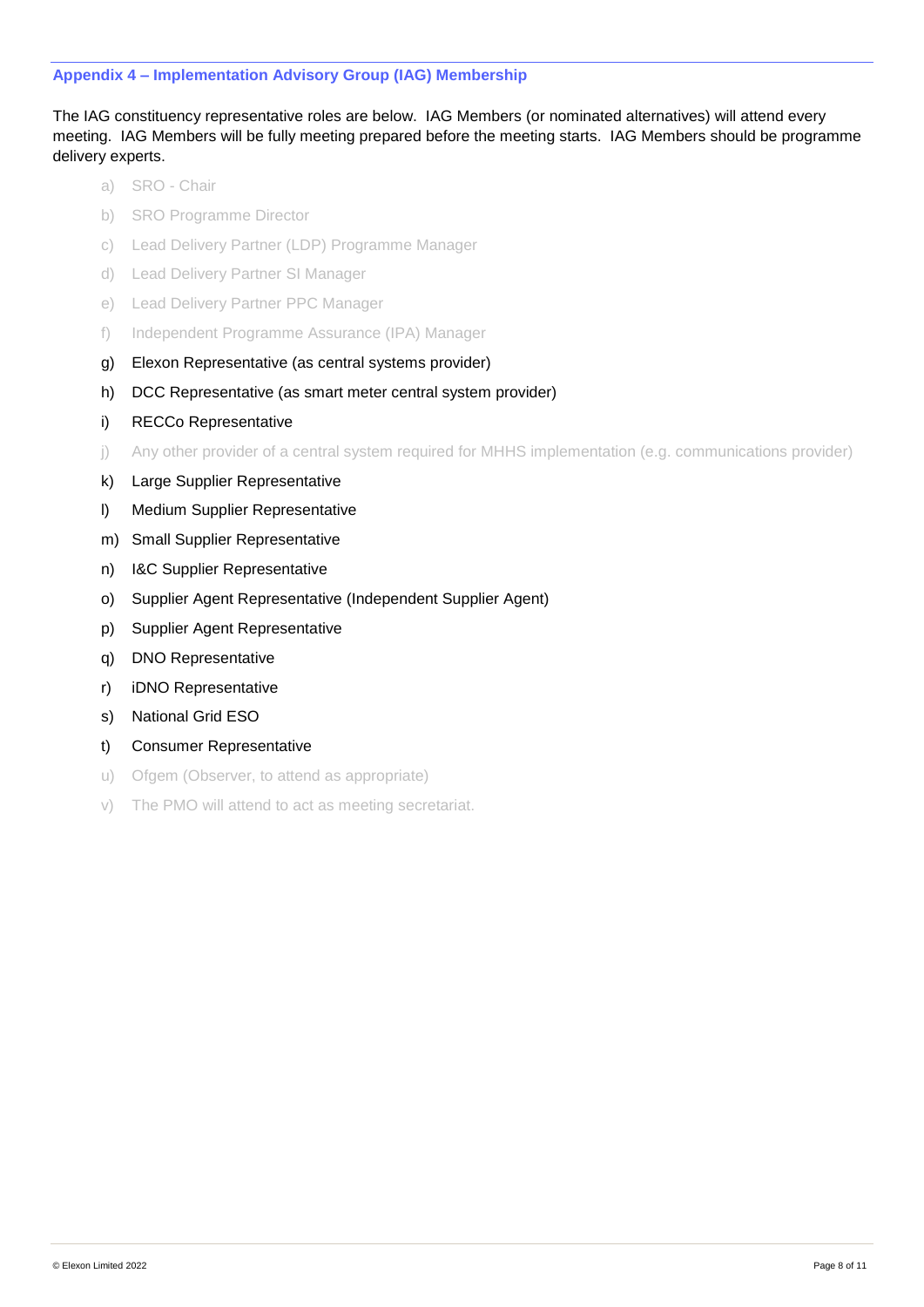#### <span id="page-9-0"></span>**Appendix 5 – Design Advisory Group (DAG) Membership**

The DAG constituency representatives are below. DAG Members (or nominated alternatives) will attend every meeting. DAG Members will be fully meeting prepared before the meeting starts. DAG Members should be a mix of business, system, data, design, security and solution technical experts.

- a) SRO Chair
- b) SRO Design Manager
- c) Lead Delivery Partner (LDP) Programme/Design Manager
- d) Lead Delivery Partner (SI) System Integrator Manager
- e) Independent Programme Assurance (IPA) Manager
- f) Elexon Representative (as central systems provider)
- g) DCC Representative (as smart meter central system provider)
- h) RECCo Representative
- i) Any other provider of a central system required for MHHS implementation (e.g. communications provider)
- i) Large Supplier Representative
- k) Medium Supplier Representative
- l) Small Supplier Representative
- m) I&C Supplier Representative
- n) Supplier Agent Representative (Independent Supplier Agent)
- o) Supplier Agent Representative
- p) DNO Representative
- q) iDNO Representative
- r) National Grid ESO
- s) Consumer Representative
- t) Ofgem (Observer, to attend as appropriate)
- u) The PMO will attend to act as meeting secretariat.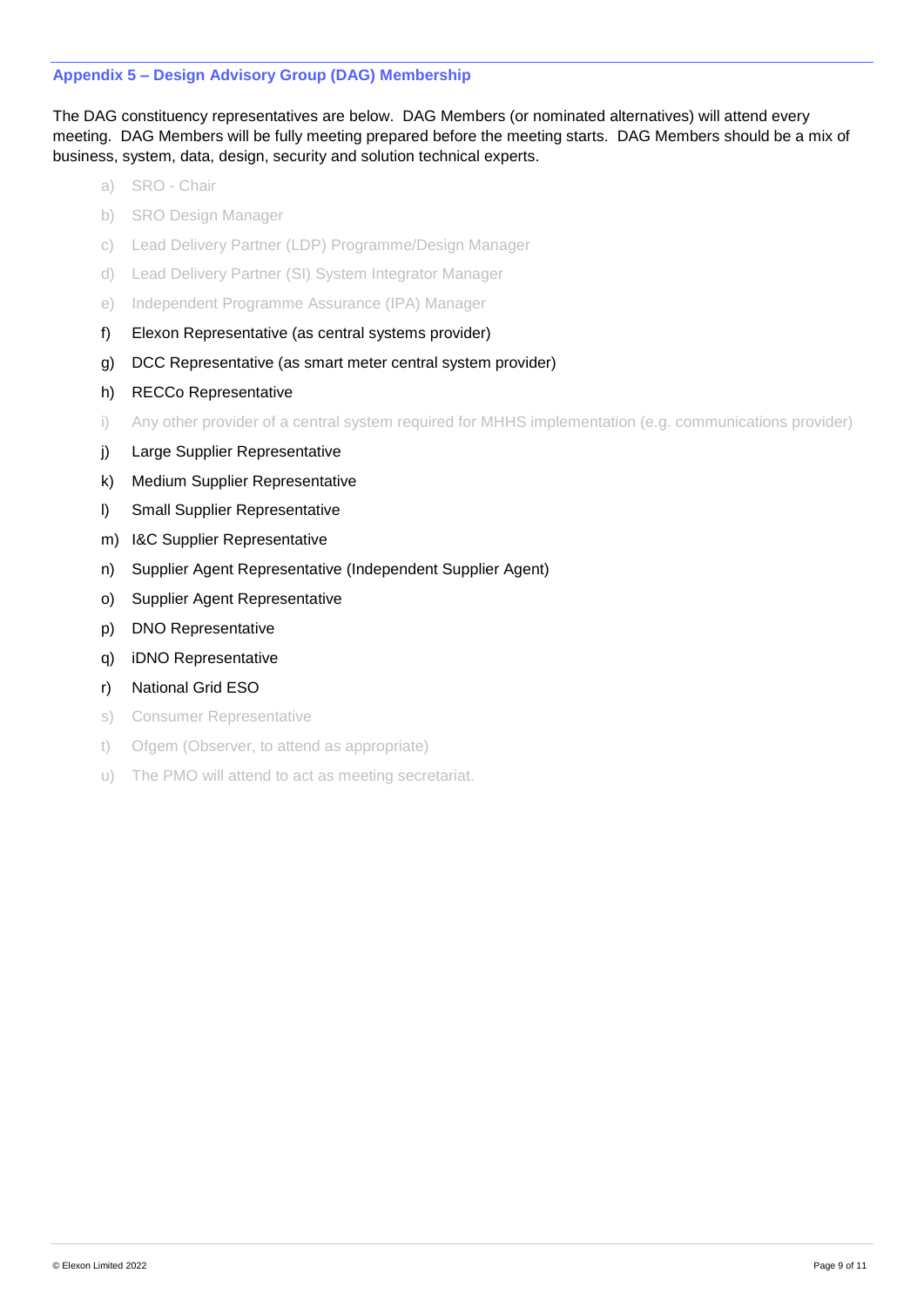#### <span id="page-10-0"></span>**Appendix 6 – Cross Code Advisory Group (CCAG) Membership**

The CCAG constituency members are below. CCAG Members (or nominated alternatives) will attend every meeting. CCAG Members will be fully meeting prepared before the meeting starts. CCAG Members should be a mix of Code Body and regulatory experts.

- a) SRO Chair
- b) SRO Governance Manager
- c) Lead Delivery Partner (LDP) Programme/Design Manager
- d) Independent Programme Assurance (IPA) Manager
- e) Elexon Representative (as central systems provider)
- f) Elexon Representative (as BSC/BSCCo Manager)
- g) DCC Representative (as smart meter central system provider)
- h) SEC Representative
- i) REC Representative
- j) CSUC Representative
- k) DCUSA Representative
- l) National Grid ESO
- m) Supplier Representative (Domestic Representative)
- n) Supplier Representative (I&C Representative)
- o) Supplier Agent Representative (Independent Supplier Agent)
- p) Supplier Agent Representative
- q) DNO/iDNO Representative
- r) Consumer Representative
- s) Ofgem (Observer, to attend as appropriate)
- t) The PMO will attend to act as meeting secretariat.